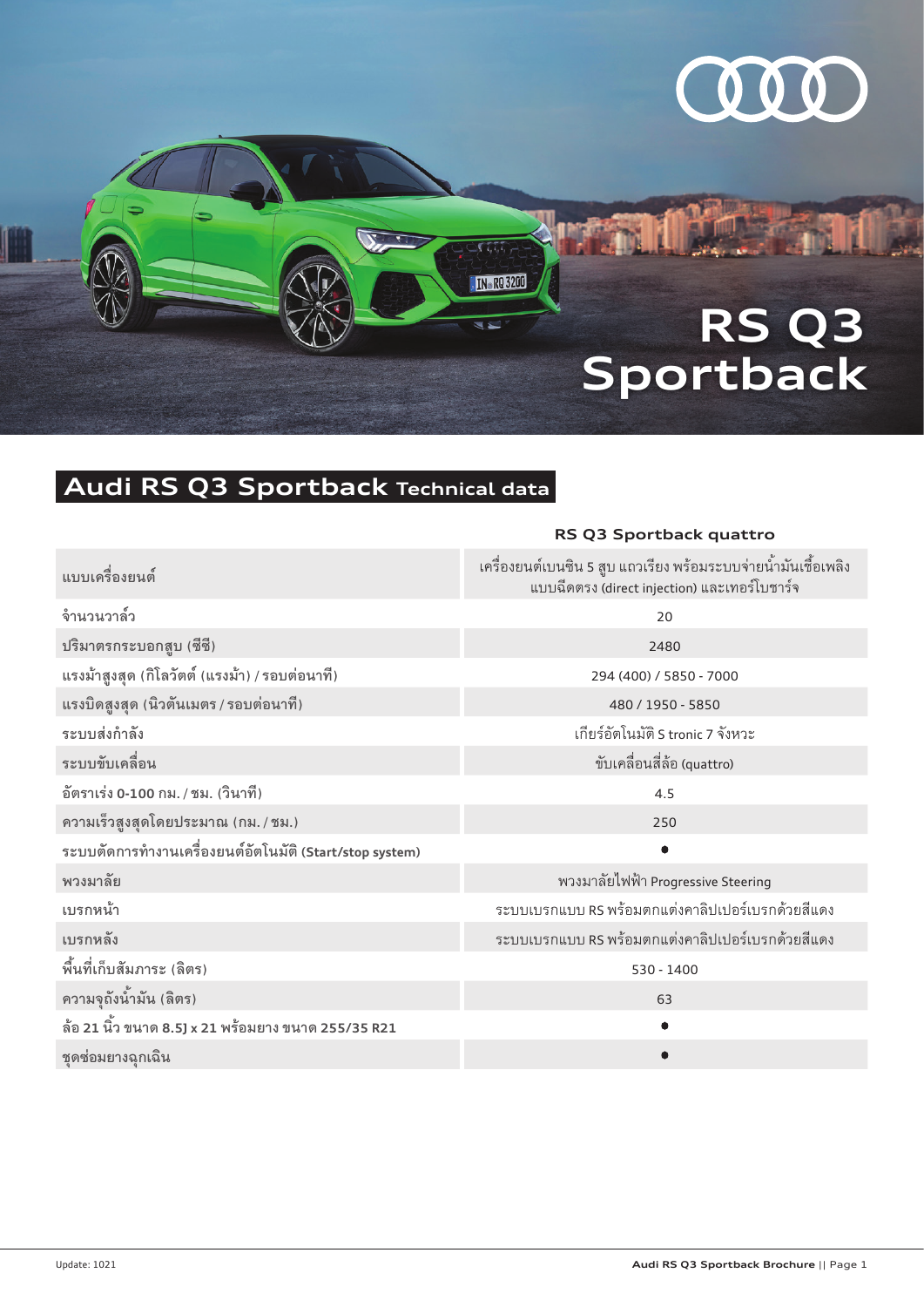### **ขนาดและมิติ**

หน่วย:มิลลิเมตร







|                    | Glacier white,<br>metallic<br>(2Y2Y) | Mythos black,<br>metallic<br>(OEOE) | Daytona grey,<br>pearl effect<br>(6Y6Y) | Nardo grey,<br>solid<br>(T3T3) | Pulse orange,<br>solid<br>(M9M9) | Turbo blue,<br>solid<br>(N6N6) | Kyalami green, Tango red,<br>solid<br>(7R7R) | metallic<br>(Y1Y1) |
|--------------------|--------------------------------------|-------------------------------------|-----------------------------------------|--------------------------------|----------------------------------|--------------------------------|----------------------------------------------|--------------------|
| สีภายนอก<br>สีเบาะ |                                      |                                     |                                         |                                |                                  |                                |                                              |                    |
| Black (QH)         |                                      |                                     |                                         |                                |                                  |                                |                                              |                    |

## **Standard specifications**

| ระบบความปลอดภัย                                                                 | RS Q3 Sportback quattro |
|---------------------------------------------------------------------------------|-------------------------|
| ถุงลมนิรภัยคู่หน้า 2 ตำแหน่ง สำหรับผู้ขับขี่และผู้โดยสาร                        |                         |
| ถุงลมนิรภัยด้านข้าง และม่านถุงลมนิรภัยด้านข้าง                                  |                         |
| ระบบเตือนการคาดเข็มขัดนิรภัย                                                    |                         |
| ระบบเบรกมือไฟฟ้า                                                                |                         |
| ระบบล็อกเบรกขณะหยุดนิ่ง (Audi hold assist)                                      |                         |
| ระบบเบรกป้องกันล้อล็อก ABS (Anti-lock braking system)                           |                         |
| ระบบกระจายแรงเบรก EBD (Electronic brake distribution)                           |                         |
| ระบบป้องกันล้อหมุนฟรี TCS (Traction control system)                             |                         |
| ระบบควบคุมการทรงตัว ESC (Electronic control system with stabilization function) |                         |
| ระบบควบคุมความเร็วรถขณะลงทางลาดชั้น (Hill descent control)                      |                         |
| ระบบ Audi pre sense basic                                                       |                         |
| เซ็นเซอร์หน้า-หลังช่วยในการนำรถเข้าจอด                                          |                         |
| กล้องแสดงภาพด้านหลัง ขณะถอยจอด                                                  |                         |
| จุดยึดเบาะนั่งสำหรับเด็ก                                                        |                         |
| ชุดปฐมพยาบาล                                                                    |                         |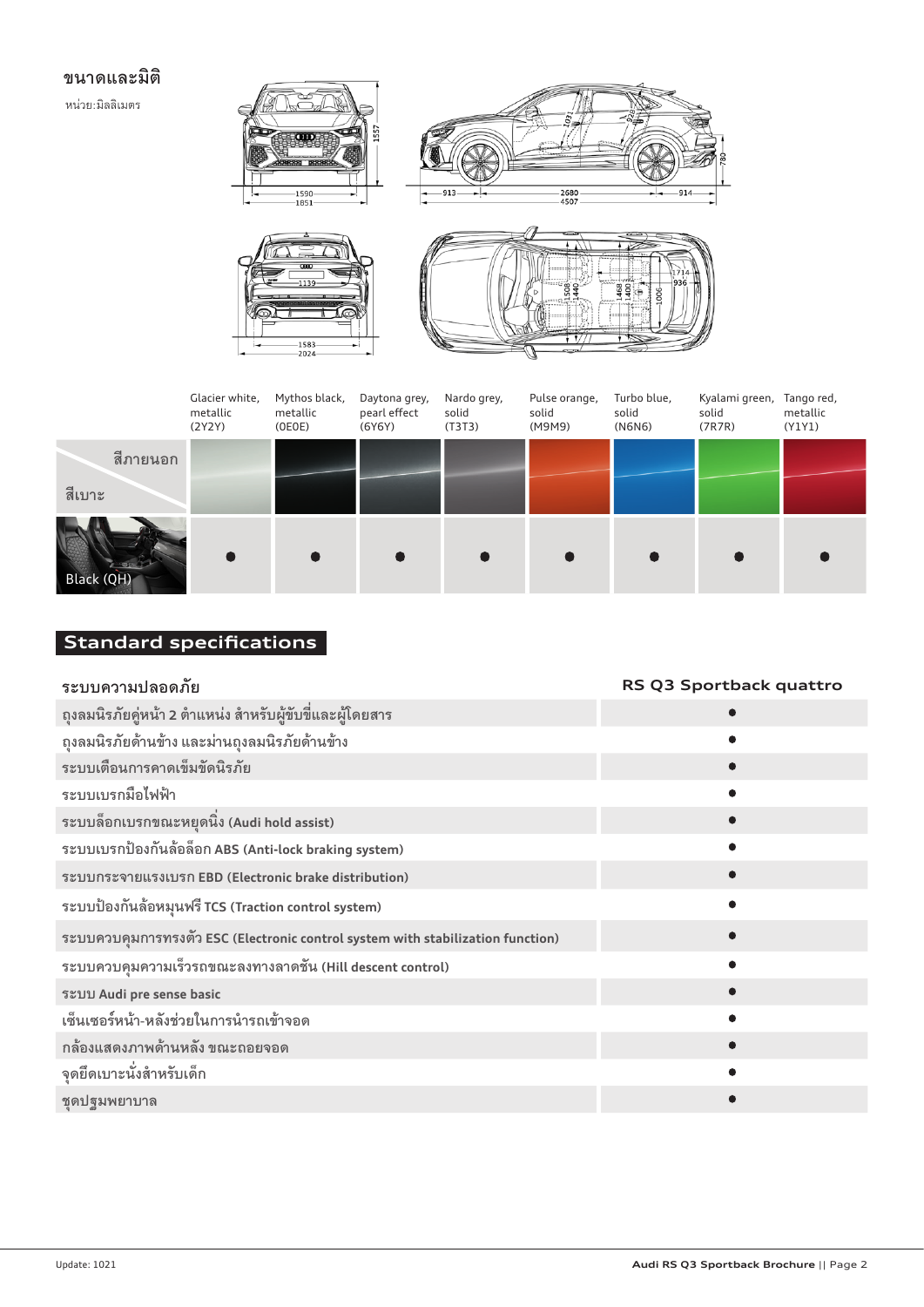## **อุปกรณ์มาตรฐาน RS Q3 Sportback quattro**

| ช่วงล่างแบบ RS Sports                                                                       |
|---------------------------------------------------------------------------------------------|
| ระบบท่อไอเสียแบบ RS Sports                                                                  |
| คาลิปเปอร์เบรกสีแดงหน้า-หลัง                                                                |
| ระบบเลือกโหมดการขับขี่ (Audi drive select)                                                  |
| ชุดตกแต่งภายนอกแบบ RS                                                                       |
| ชุดตกแต่งภายนอกแบบ Glossy Black RS พร้อมตกแต่ง Audi Ring และชื่อรุ่น<br>ด้วยสี Glossy Black |
| ชุดตกแต่งภายในแบบ RS                                                                        |
| ิตกแต่งห้องโดยสารภายในลาย Carbon Twill                                                      |
| หลังคาพาโนรามิคเลื่อนเปิด-ปิดด้วยระบบไฟฟ้า                                                  |
| ไฟหน้าแบบ Matrix LED                                                                        |
| ไฟ daytime สำหรับการขับขี่ในเวลากลางวันแบบ LED                                              |
| กระจกมองหลังพร้อมระบบตัดแสงอัตโนมัติ                                                        |
| ระบบเปิด-ปิดไฟหน้า และปัดน้ำฝนอัตโนมัติ                                                     |
| กระจกมองข้างปรับ-พับไฟฟ้า, ไล่ฝ้า                                                           |
| คันเกียร์หุ้ม Alcantara สีดำ                                                                |
| สายเข็มขัดนิรภัยสีดำตกแต่งขอบด้วยสีแดง                                                      |
| พรมในห้องโดยสารด้านหน้าสีดำ ตกแต่งด้วยด้ายสีแดง พร้อมสัญลักษณ์ RS                           |
| ความสะดวกสบาย                                                                               |
| เบาะนั่งหุ้มหนัง Fine Nappa                                                                 |
| เบาะนั่งคู่หน้าแบบ RS Sports ตกแต่งแบบ honeycomb                                            |
| เบาะนั่งคู่หน้าปรับไฟฟ้า พร้อมระบบปรับดันหลัง                                               |
| ฟังก์ชันเบาะอุ่นสำหรับเบาะนั่งคู่หน้า                                                       |
| เบาะผู้โดยสารด้านหลังพับได้                                                                 |
| ระบบควบคุมอุณหภูมิอัตโนมัติ ควบคุมอุณหภูมิแยกอิสระ 3 โซน                                    |
| พวงมาลัยมัลติฟังก์ชันหุ้ม Alcantara แบบสปอร์ตท้ายตัด พร้อมสัญลักษณ์ RS<br>และ Paddle shift  |
| ระบบควบคุมความเร็วคงที่ (Cruise control)                                                    |
| กุญแจแบบ Comfort key พร้อมระบบเปิด-ปิดบานประตูท้ายโดยไม่ต้องใช้มือ                          |
| ระบบข้อมูลและความบันเทิง                                                                    |
| ระบบเครื่องเสียงระดับพรีเมียม SONOS พร้อมระบบเสียง 3 มิติ                                   |
| จอแสดงข้อมูลการขับขี่แบบ Virtual cockpit plus ขนาด 12.3 นิ้ว                                |
| ระบบ MMI Navigation plus พร้อมหน้าจอแบบสัมผัส (MMI touch) ขนาด 10.1 นิ้ว                    |
| ระบบ Audi smartphone interface                                                              |
| รองรับการเชื่อมต่อ Bluetooth                                                                |
| รองรับ MP3                                                                                  |
| ช่องเชื่อมต่อ USB ในห้องโดยสารด้านหน้าและด้านหลัง                                           |
|                                                                                             |

**ไฟเรืองแสงในห้องโดยสารแบบปรับสีได้ (Contour/ambient lighting)** <sup>o</sup>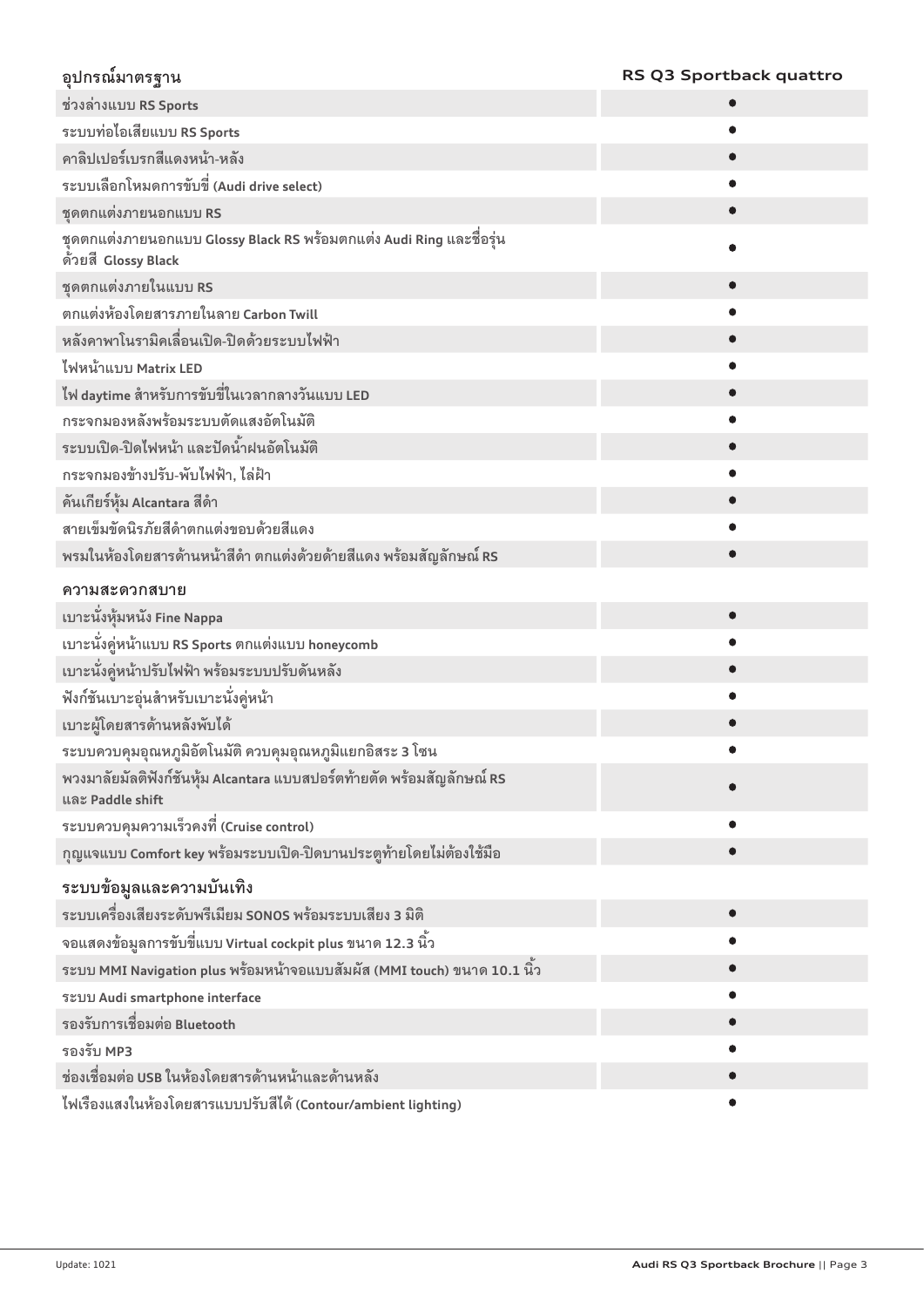รถยนต์ใหม่ Audi ทุกรุ่น รับประกันระยะเวลา 5 ปี หรือ 150,000 กิโลเมตร แล้วแต่ระยะใดถึงก่อน บริษัทฯ ขอสงวนสิทธิ์ในการเปลี่ยนแปลงอุปกรณ์รถยนต์ ข้อมูล และรายละเอียดใดๆ โดยไม่ต้องแจ้งให้ทราบล่วงหน้า ภาพ ข้อมูล และอุปกรณ์ที่ปรากฏในเอกสารนี้แตกต่างจากที่จำหน่ายจริง และอาจไม่ใช่อุปกรณ์มาตรฐาน สีของรถและอุปกรณ์ต่างๆ ที่ปรากฎในเล่มอาจแตกต่างจากสีจริงเนื่องมาจากระบบการพิมพ์

Audi Centre Thailand 02 7658888 Audi New Petchburi 02 0234888 Audi Service Ratchaphruek 02 0345888 **Audi Pattaya 038 197888 ฅ Audi Phuket 076 646666 ฅ Audi Udon Thani 042 111789 Audi Service Chiang Mai 052 081188**

www.audi.co.th  $f$   $\Box$   $\Box$  AudiThailand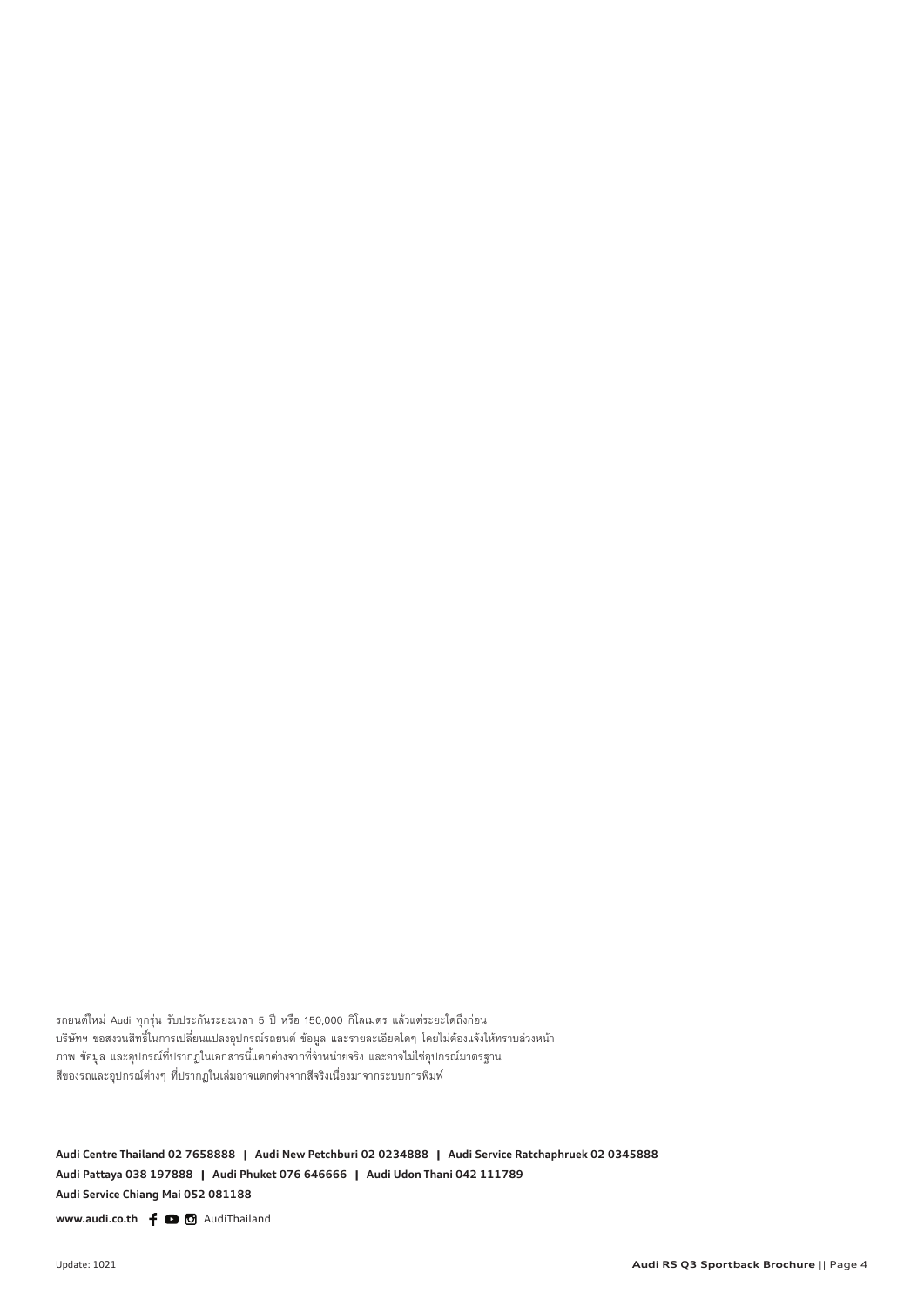

# **RS Q3 Sportback**

## **Audi RS Q3 Sportback Technical data**

|                                             | RS Q3 Sportback quattro                                                      |
|---------------------------------------------|------------------------------------------------------------------------------|
| <b>Engine Type</b>                          | 5-cylinder inline petrol engine<br>with direct fuel injection, turbocharging |
| <b>Valves</b>                               | 20                                                                           |
| <b>Engine Capacity (cc)</b>                 | 2480                                                                         |
| Max output (kW (hp)/rpm)                    | 294 (400) / 5850 - 7000                                                      |
| Max Torque (Nm/rpm)                         | 480 / 1950 - 5850                                                            |
| <b>Gearbox</b>                              | 7-speed S tronic                                                             |
| <b>Drive</b>                                | quattro                                                                      |
| Acceleration 0-100 km/h (s)                 | 4.5                                                                          |
| Top speed (km/h)                            | 250                                                                          |
| Start/stop system                           | $\bullet$                                                                    |
| <b>Steering</b>                             | Progressive steering                                                         |
| <b>Front brake</b>                          | RS brake with red brake calipers                                             |
| Rear brake                                  | RS brake with red brake calipers                                             |
| Luggage volume (L)                          | 530 - 1400                                                                   |
| Fuel Tank (approx. in L)                    | 63                                                                           |
| Wheel size 8.5] x 21, with 255/35 R21 tyres |                                                                              |
| Tyre repair kit                             |                                                                              |
|                                             |                                                                              |

rttt.

**IN RQ 3200** 

 $\overline{\mathbf{x}}$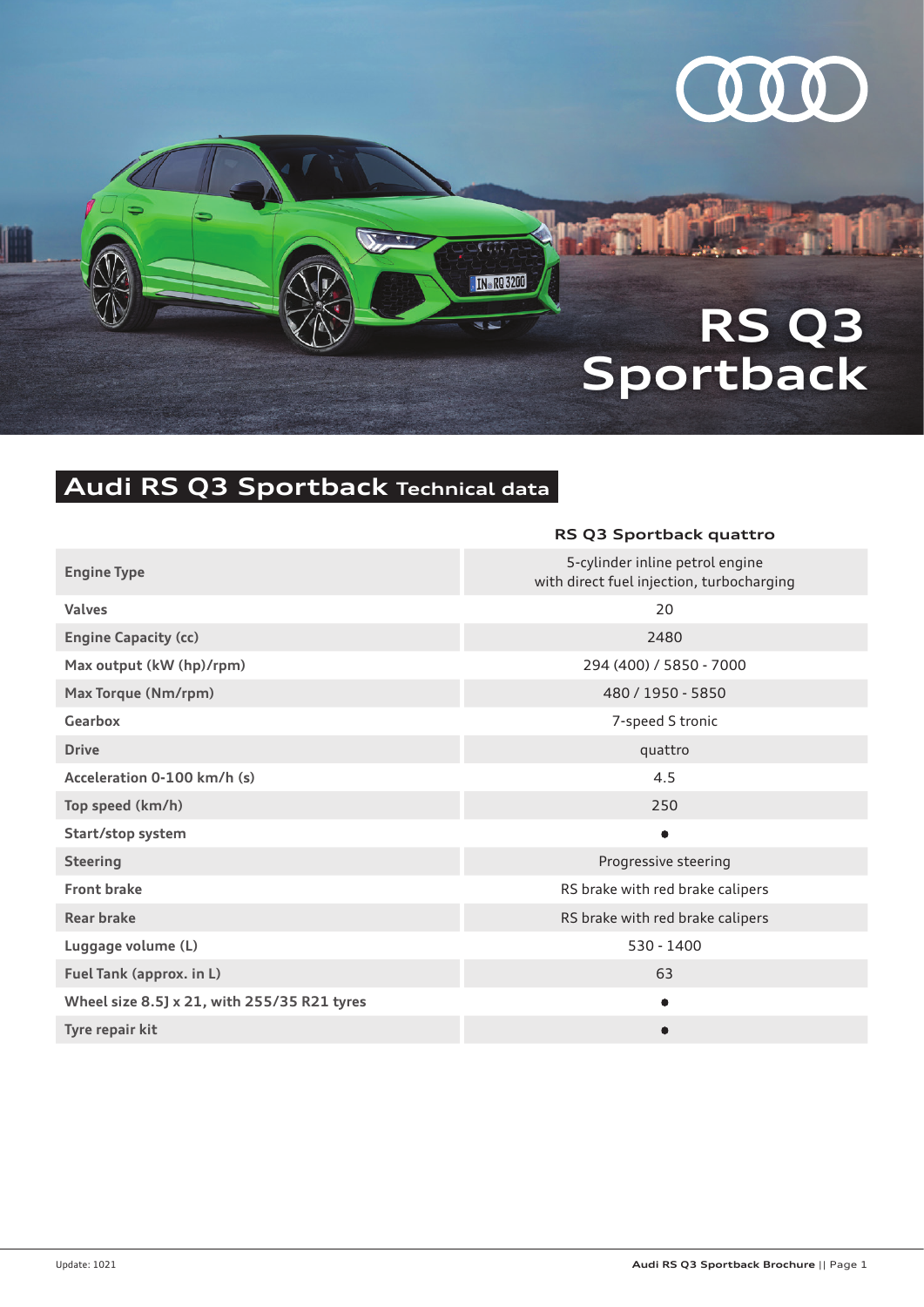#### **DIMENSIONS**

Dimensions in millimetres





|                                                             | Glacier white,<br>metallic<br>(2Y2Y) | Mythos black,<br>metallic<br>(OEOE) | Daytona grey,<br>pearl effect<br>(6Y6Y) | Nardo grey,<br>solid<br>(T3T3) | Pulse orange,<br>solid<br>(M9M9) | Turbo blue,<br>solid<br>(N6N6) | Kyalami green, Tango red,<br>solid<br>(7R7R) | metallic<br>(Y1Y1) |
|-------------------------------------------------------------|--------------------------------------|-------------------------------------|-----------------------------------------|--------------------------------|----------------------------------|--------------------------------|----------------------------------------------|--------------------|
| <b>Exterior</b><br><b>Colours</b><br>Seat<br><b>Colours</b> |                                      |                                     |                                         |                                |                                  |                                |                                              |                    |
| Black (QH)                                                  |                                      |                                     |                                         |                                |                                  |                                | $\bullet$                                    |                    |

### **Standard specifications**

 $-1583$ <br> $-2024$ 

| <b>SAFETY</b>                                               | RS Q3 Sportback quattro |
|-------------------------------------------------------------|-------------------------|
| Airbags for driver and front passenger                      | $\bullet$               |
| Front side airbags with head airbag system                  |                         |
| Seat belt reminder                                          |                         |
| <b>Electromechanical parking brake</b>                      |                         |
| Audi hold assist                                            |                         |
| ABS (Anti-lock braking system)                              |                         |
| <b>EBD (Electronic brake distribution)</b>                  | $\bullet$               |
| <b>TCS (Traction control system)</b>                        |                         |
| ESC (Electronic control system with stabilization function) |                         |
| Hill descent control                                        |                         |
| Audi pre sense basic                                        |                         |
| Parking aid at front and rear                               |                         |
| <b>Rearview camera</b>                                      |                         |
| ISOFIX child seat mounting and Top Tether anchorage point   |                         |
| <b>First aid kit</b>                                        |                         |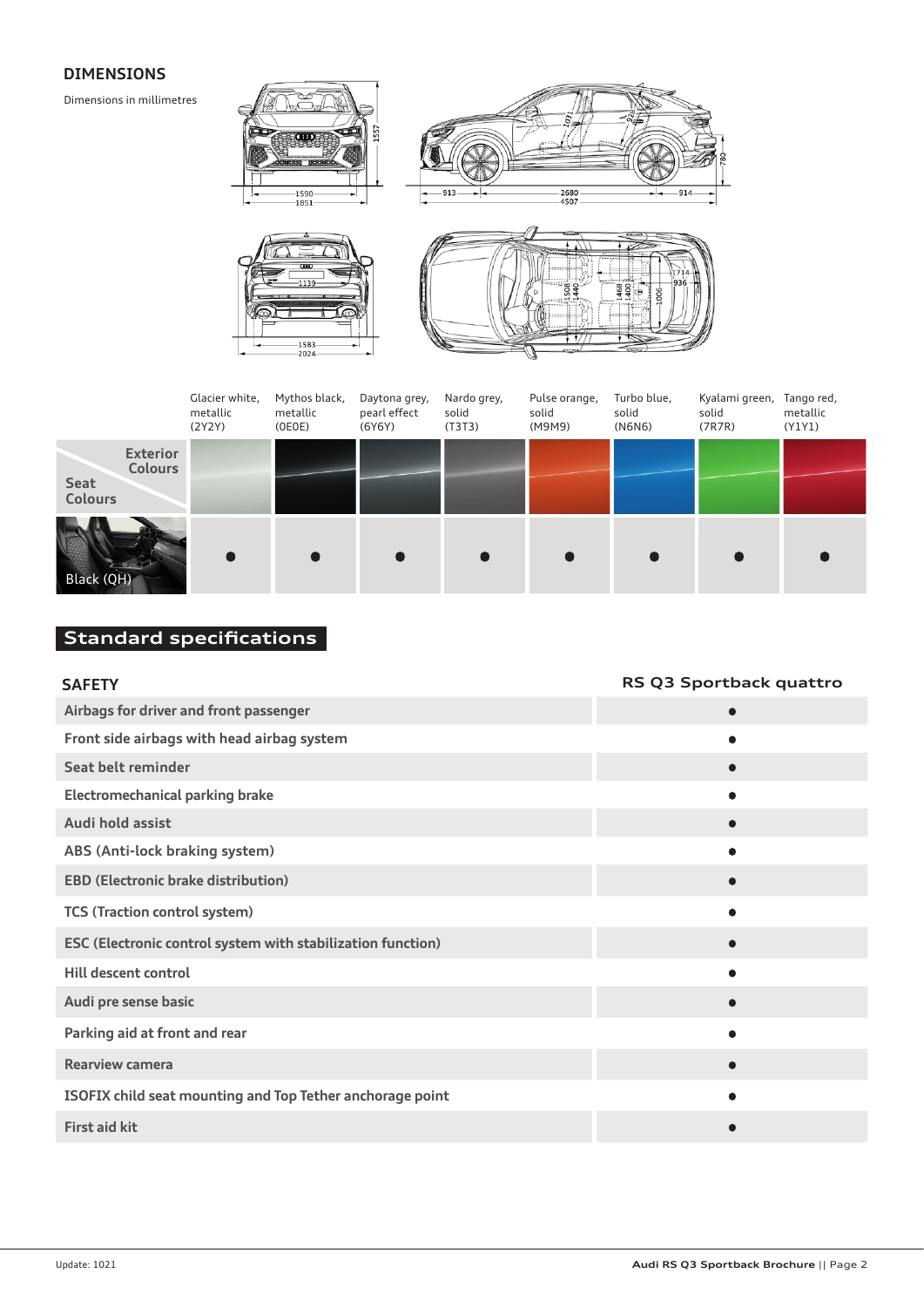#### **EQUIPMENT RS Q3 Sportback quattro**

| <b>RS Sports suspension</b>                                                                                              |  |
|--------------------------------------------------------------------------------------------------------------------------|--|
| RS Sports exhaust system                                                                                                 |  |
| Brake calipers painted in red                                                                                            |  |
| Audi drive select                                                                                                        |  |
| <b>RS exterior package</b>                                                                                               |  |
| Glossy Black RS exterior package incl. Audi Rings and<br>nameplates in glossy black                                      |  |
| RS interior package                                                                                                      |  |
| <b>Decorative inserts in Carbon Twill</b>                                                                                |  |
| Panoramic glass sunroof                                                                                                  |  |
| <b>Matrix LED headlight</b>                                                                                              |  |
| LED separate daytime running light                                                                                       |  |
| Interior mirror with automatic anti-glare action                                                                         |  |
| <b>Light and rain sensors</b>                                                                                            |  |
| Exterior mirrors, power-adjustable, heated and power-folding                                                             |  |
| Selector lever knob in black Alcantara                                                                                   |  |
| Black seat belts with red edge for front seats and outer rear seats                                                      |  |
| Floor mats in black with contrasting stitching in red and RS lettering<br>on the front                                   |  |
| <b>COMFORT</b>                                                                                                           |  |
| <b>Fine Nappa leather seat</b>                                                                                           |  |
| RS Sports seats at front with honeycomb stitching                                                                        |  |
| Electronically adjustable front seats with 4-way lumbar support                                                          |  |
| Seat heaters in front                                                                                                    |  |
| <b>Folding rear seat back</b>                                                                                            |  |
| 3-zone automatic air conditioning                                                                                        |  |
| Sports Alcantara-wrapped steering wheel with multifunction Plus and<br>paddle shift, 3-spoke, flat-bottomed with RS logo |  |
| Cruise control                                                                                                           |  |
| Comfort key with sensor-controlled luggage compartment release                                                           |  |
| <b>INFOTAINMENT</b>                                                                                                      |  |
| <b>SONOS Premium Sound System with 3D sound</b>                                                                          |  |
| Audi virtual cockpit plus                                                                                                |  |
| MMI Navigation plus with MMI touch                                                                                       |  |
| Audi smartphone interface                                                                                                |  |
| <b>Bluetooth interface</b>                                                                                               |  |
| <b>Compatible with MP3</b>                                                                                               |  |
| USB port at front and rear                                                                                               |  |
| Contour/ambient lighting                                                                                                 |  |